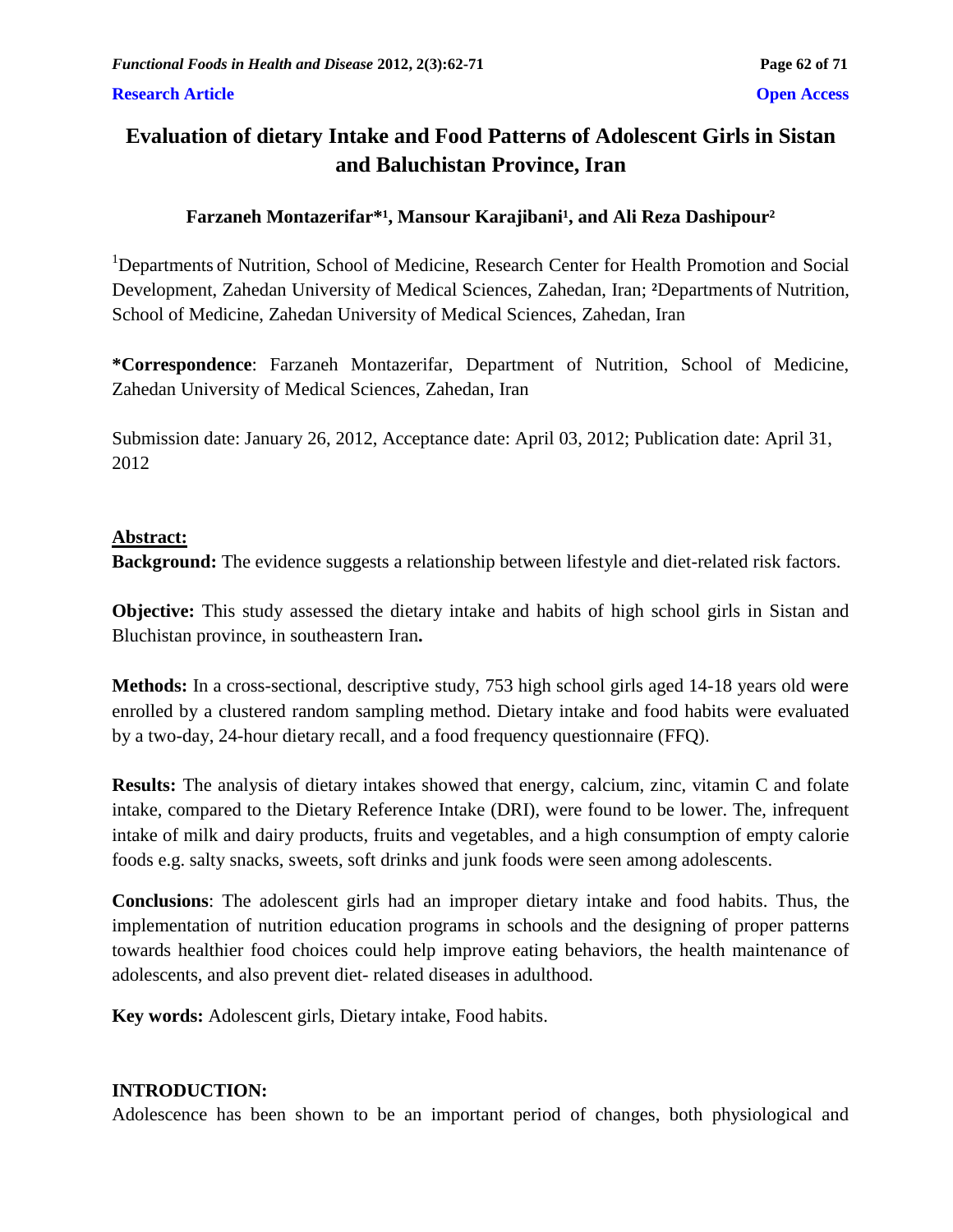psychological. During this time, changing lifestyle and dietary habits affect dietary requirements [1, 2, 3, 4].

The association between lifestyle, the consumption of fast foods, and diet-related risk factors has been reported in some reports [1, 3].

Inadequate1 diet during this time can results in decreased learning ability, delayed sexual maturity, iron deficiency, anemia, lock of concentration, impaired school performance, and slow growth [4]. Additionally, unsuitable food habits increase obesity / underweight, and the risk of incidence of diet-related chronic diseases among adolescents [4].

The relationship between the development of atherosclerosis in adulthood with exposure to risk factors during childhood and adolescence has been reported in previous studies [5, 6, 7].

Among adolescents, both under and over-nutrition are present in particular in developing countries [8, 9], which is represented as obese/overweight, then wasting/underweight, and in the long term as stunting [8, 10].

On the other hand, some of the teenage girls are under a controlled diet to reduce their body weight, which may result in nutritional deficiencies [1, 12].

Since adolescence is a critical period for the progression of healthy nutrition behaviors, t adequate energy, nutrient intake, and healthy snacks in this period can lead to optimal growth, and prevent chronic diseases such as obesity, diabetes, cardiovascular disease, and hypertension [2,3].

Because of the limited information on energy and macro and macro- nutrient intake in the teenage girls of Sistan and Bluchistan Province, South-east of Iran, and considering to social, economic, and cultural conditions in this area, it seems such information could guide us for implementation of interventional programs, helping young people to avoid unbalanced diets for delaying or preventing the development of chronic diseases.

The present study addresses the intake of energy, macro and micro nutrients, as well as food frequency of high school girls in Sistan and Bluchistan Provine.

### **MATERIALS AND METHODS:**

**Subjects:** In a cross-sectional study, a sample of 752 adolescent girls 14–18 years was selected from high-school students of 8 cities of Sistan va Baluchistan province by cluster sampling. Detailed explanations of the sampling and sample size calculation have been described in the earlier study [13]. Prior to the study, the adolescents were informed about the objectives and methods.

**Dietary assessment:** Food patterns and dietary intake data were assessed by two questionnaires, including a food frequency questionnaire (FFQ), and a two-day, 24–hour dietary recall, respectively [14]. The nutrient value of the diet was calculated by food composition analysis software. The questionnaires were filled in a personal interview that was conducted by trained investigators and a nutritionist. Dietary intake data was collected on all food items and beverages consumed on the two previous days. In order to avoid eventual differences between working and not-working days, the mean values of calories and nutrient intakes were measured on one weekday and one weekend. Mean energy and macronutrient intakes of the adolescents and energy percent (E %) of carbohydrate, protein, and fat from total calories consumed, were compared with the Dietary Reference Intakes (DRI) [16].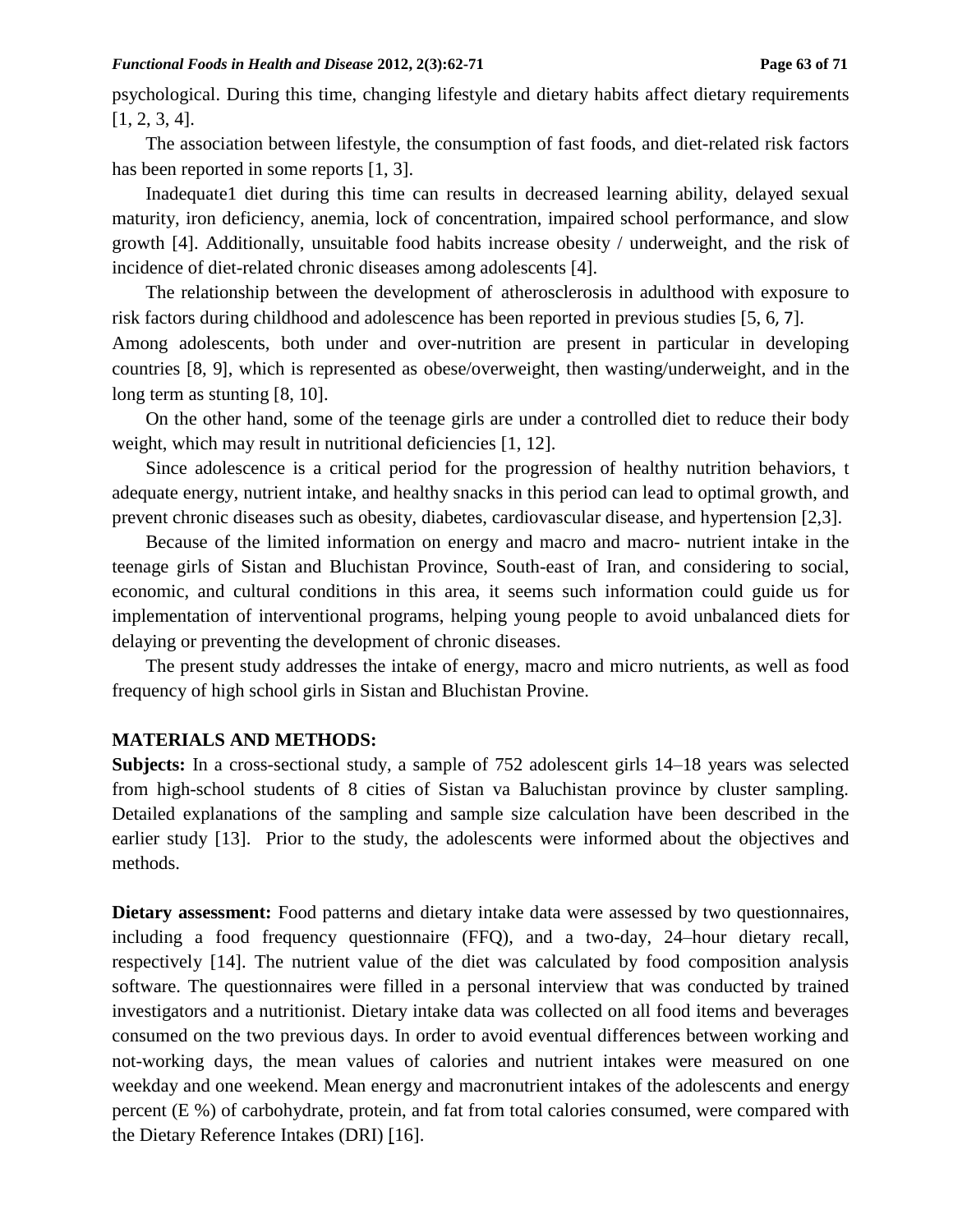**Food Frequency data:** The different food /drink items in FFQ included seven categories of major foods and beverages consumed by adolescents on a daily or weekly basis. These categories included: 1) Bread and Cereal group; 2) Milk and dairy products; 3) Fruits and Vegetables; 4) Meats group and substitutes; 5) Fats and sauces; 6) Sweets ( cakes, chocolate candies ,Donuts, etc); 7) Beverages (tea, soft drink and fruit juice) [15]. In addition to the questionnaires, some open-ended questions were added for the assessment of food patterns e.g. the consumption of breakfast, lunch, and dinner; the consumption pattern of fast foods (frequency and type of food), and junk foods (salty snacks).

**Statistical analysis:** Data were analysis by SPSS software, version 11.5, 2002, SPSS Inc., Chicago IL). The results were represented as mean  $\pm$  SD and frequency. The evaluation of eventual significant differences was carried out by one sample t-test. The difference was considered significant at P-value <0.05 levels.

#### **RESULTS:**

The mean ages of the adolescent girls were  $16.4 \pm 1.3$  years old (range 14-18 years). As shown in Table 1, mean energy intake in different age groups was  $1992.4 \pm 753.3$  Kcal/day. Mean intake and E% of protein, carbohydrate and fat intake were  $(70.1 \pm 21.6 \text{ g/day}; 14.1 \text{ %})$ ,  $(269 \pm 67.8 \text{ g/day})$  $g/day$ ; 54 %) and (70.7  $\pm$  20.1  $g/day$ ; 31.9 %) from total calories consumed, respectively.

**Table 1.** Daily energy and nutrient intakes and % of energy intake (E %) of macronutrients in adolescent girls compared to the Dietary Reference Intakes (DRIs) [16, 17]

| <b>Nutrient variables</b> | Mean $\pm$ SD           |  |
|---------------------------|-------------------------|--|
| Energy (kcal/d)           | $*$ 1992.4 $\pm$ 753. 3 |  |
| Protein $(g/d)$           | 70.1 $\pm$ 21.6<br>∗    |  |
| % Kcal of Protein         | 14.1 %                  |  |
| Carbohydrate (g/d)        | $269 \pm 67.8$          |  |
| % Kcal of Carbohydrate    | 54 %                    |  |
| Total fat $(g/d)$         | $70.7 \pm 20.1$         |  |
| % Kcal of Fat             | 31.9%                   |  |
| Total sugar (g/d)         | $95.6 \pm 23.7$         |  |
| Iron $(mg/d)$             | $15.6 \pm 8.7$          |  |
| Calcium $(mg/d)$          | $* 777.3 \pm 112.4$     |  |
| Phosphor $(mg/d)$         | $1193.6 \pm 349.1$      |  |
| Zinc $(mg/d)$             | $*$ 9.3 $\pm$ 1.3       |  |
| Magnesium $(mg/d)$        | $339 \pm 134.5$         |  |
| Sodium (mg/d)             | $1647 \pm 456.7$        |  |
| Potassium (mg/d)          | $2232.3 \pm 956.5$      |  |
| Vitamin A $(\mu g/d)$     | 763 $\pm$ 284.4         |  |
| Vitamin B1 $(mg/d)$       | $1.8 \pm 0.2$           |  |
| Vitamin B2 (mg/d)         | $1.8 \pm 0.7$           |  |
| VitaminB12 $(\mu g/d)$    | $2.8 \pm 1.1$           |  |
| Vitamin $C$ (mg/d)        | $*$ 46.6 ± 14.5         |  |
| Folate $(\mu g/d)$        | $*150.3 \pm 45.8$       |  |
|                           |                         |  |

Values are mean  $\pm$  SD. \*P<0.05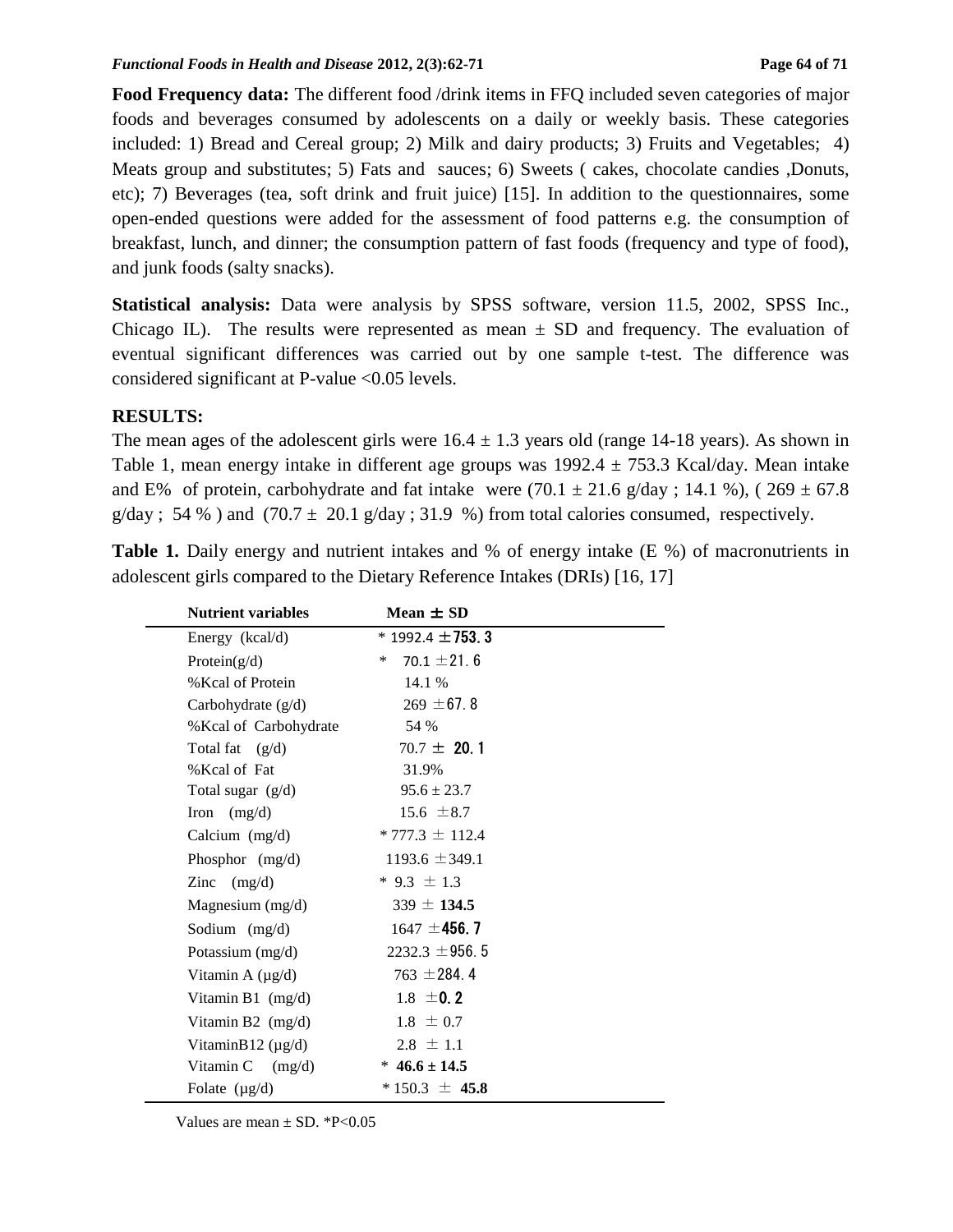Table 2 demonstrates that micronutrient intake values of calcium  $(777.3 \pm 112.4 \text{ mg/day})$ , zinc  $(7.3 \pm 112.4 \text{ mg/day})$  $\pm$  1.3 mg/day), vitamin C (56.6  $\pm$  14.5mg/day), and folate (150.3 $\pm$ 49.9) were lower than the recommendation of DRI.

|  |  |  | Table 2. Consumption frequency of various food items and Junk foods in adolescent girls |  |
|--|--|--|-----------------------------------------------------------------------------------------|--|
|  |  |  |                                                                                         |  |

| <b>Consumption frequency</b>              | <b>Daily</b>   |               | weekly                       |               |                | <b>Seldom</b> |                         | <b>Never</b>            |                         |               |
|-------------------------------------------|----------------|---------------|------------------------------|---------------|----------------|---------------|-------------------------|-------------------------|-------------------------|---------------|
| Food items                                |                |               | 3-4 times/w<br>$1-2$ times/w |               |                |               |                         |                         |                         |               |
|                                           | N <sub>0</sub> | $\frac{0}{0}$ | N <sub>0</sub>               | $\frac{0}{0}$ | N <sub>o</sub> | $\frac{0}{0}$ | N <sub>0</sub>          | $\frac{0}{0}$           | N <sub>0</sub>          | $\frac{0}{0}$ |
| Bread ,rice and macaroni                  | 657            | 87.3          | 86                           | 11.4          | 10             | 1.3           |                         |                         |                         |               |
| Milk and dairy products                   | 123            | 16.3          | 158                          | 21            | 157            | 20.8          | 310                     | 41.2                    | 5                       | 0.7           |
| Fruit and vegetable                       | 122            | 16.2          | 122                          | 16.2          | 40             | 5.3           | 469                     | 62                      |                         |               |
| Meat group and substitutes:               |                |               |                              |               |                |               |                         |                         |                         |               |
| Fish, Poultry, red meat                   | 240            | 31.9          | 245                          | 32.5          | 199            | 26.4          | 45                      | 6                       | 24                      | 3.2           |
| Egg                                       | 25             | 3.3           | 655                          | 87            | 55             | 7.3           | 13                      | 1.7                     | 5                       | 0.7           |
| Legumes:                                  | 405            | 53.8          | 298                          | 39.6          | 38             | 5             | 10                      | 1.3                     | $\overline{2}$          | 0.3           |
| kidney beans, soybeans, cowpeas, etc      |                |               |                              |               |                |               |                         |                         |                         |               |
| <b>Nuts</b>                               | 5              | 0.7           | 50                           | 6.6           | 345            | 45.8          | 312                     | 41.4                    | 43                      | 5.7           |
| Sauces, butter, cream                     | 298            | 39.6          | 315                          | 41.8          | 105            | 13.9          | 30                      | $\overline{\mathbf{4}}$ | 5                       | 0.7           |
| Sweets:                                   | 343            | 45.5          | 357                          | 47.5          | 49             | 6.5           | $\overline{\mathbf{3}}$ | 0.4                     | $\mathbf{1}$            | 0.1           |
| (cakes, chocolate, Donuts, cookies)       |                |               |                              |               |                |               |                         |                         |                         |               |
| <b>Beverages:</b>                         |                |               |                              |               |                |               |                         |                         |                         |               |
| Tea                                       | 663            | 88            | 65                           | 8.6           | 10             | 1.3           | 11                      | 1.5                     | 4                       | 0.5           |
| Soft drink                                | 568            | 75.4          | 162                          | 21.5          | 8              | 1.1           | 11                      | 1.5                     | $\overline{\mathbf{4}}$ | 0.5           |
| Fruit juice                               | 20             | 2.7           | 495                          | 65.7          | 205            | 27.2          | 31                      | 4.1                     | $\overline{2}$          | 0.3           |
| <b>Junk foods</b>                         | 638            | 84.7          | 72                           | 9.6           | 35             | 4.6           | 5                       | 0.7                     | $\mathbf{3}$            | 0.4           |
| (Salty snacks: chips/corn chips/popcorn/) |                |               |                              |               |                |               |                         |                         |                         |               |

In Figure 1, the percentage of adolescent girls whose usual dietary intake was less than adequate, the intake of the DRI for selected vitamins and minerals was shown. Compared to the recommendations of DRI, the most deficiencies were related to iron (71.7%), calcium (75%), zinc (65.6%), vitamin C (61.90%) and folate (97.2%) intakes, among adolescent girls.

**Fig 1.**Percentage of adolescent girls ages 14-18 years whose usual dietary intake is less than adequate intake of the DRI for selected vitamins and minerals [16, 17].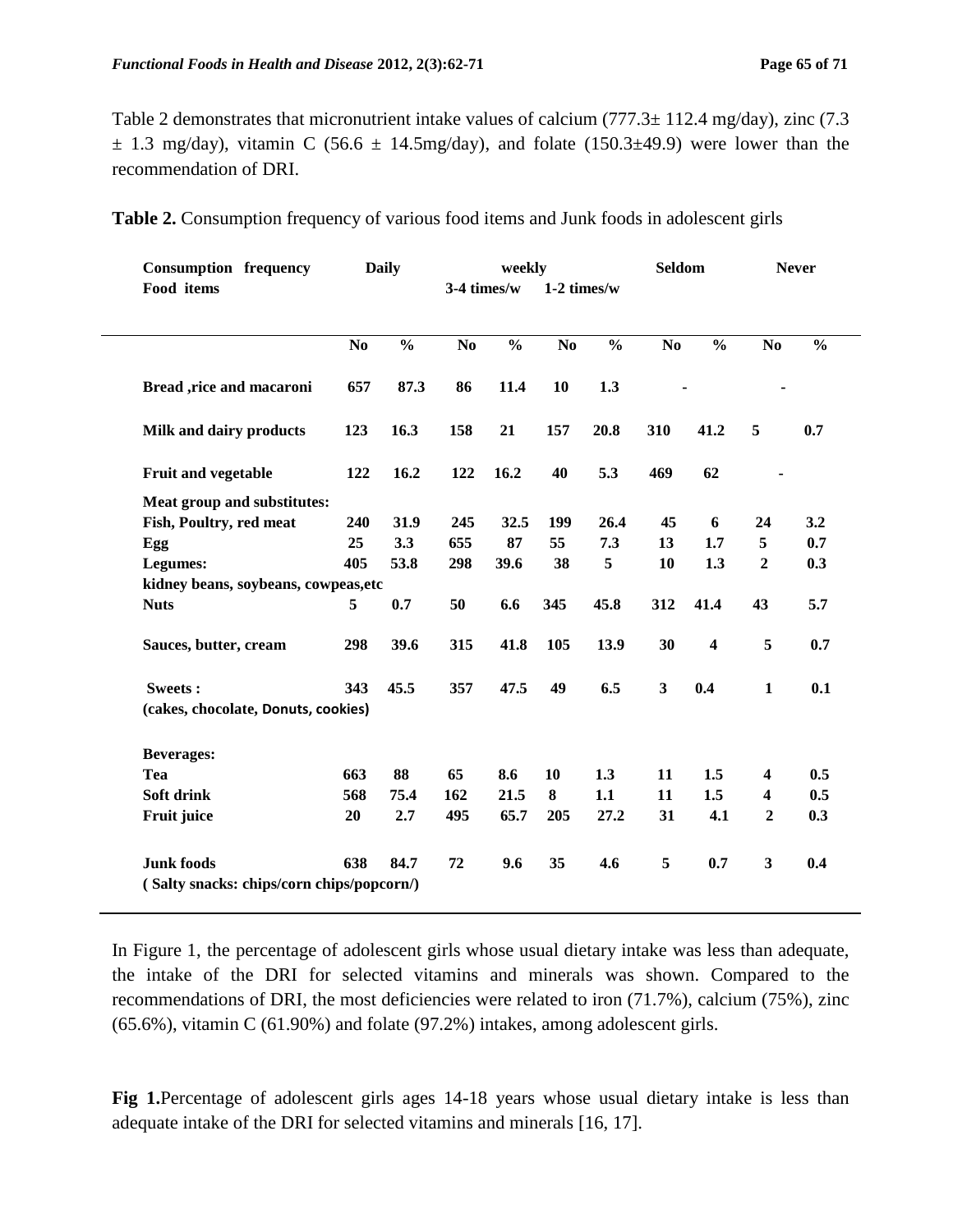

According to Table 3, the daily consumption of bread and cereals, legumes, sweets, tea and soft drinks, and junk foods were found more than other food/drink items, while the intake of meats, eggs, milk and dairy products, fruit and vegetable were low.

| <b>Food patterns</b>           | <b>Frequency</b> | Percentage |  |
|--------------------------------|------------------|------------|--|
| Eating fast foods              |                  |            |  |
| Yes                            | 354              | 47         |  |
| No                             | 400              | 53         |  |
| Type of fast food always taken |                  |            |  |
| Pizza                          | 175              | 49.5       |  |
| Sausage / Hot dog              | 78               | 22         |  |
| Hamburger                      | 67               | 18.9       |  |
| Fries potato                   | 5                | 1.4        |  |
| Fries chicken                  | 18               | 5.1        |  |
| None of the above              | 11               | 3.1        |  |
| <b>Break</b> fast              |                  |            |  |
| Yes                            | 244              | 32.4       |  |
| No                             | 509              | 67.6       |  |
| Lunch                          |                  |            |  |
| Yes                            | 476              | 63.2       |  |
| N <sub>o</sub>                 | 257              | 36.8       |  |
| Dinner                         |                  |            |  |
| Yes                            | 322              | 42.8       |  |
| N <sub>o</sub>                 | 431              | 57.2       |  |
|                                |                  |            |  |

Table 3. Fast food consumption Frequency of the adolescent girls

**DISCUSSION:** The phenomenal growth that occurs in adolescent's increase energy and nutrient needs [3]. Consuming an insufficient diet during this time can lead to stop or slow growth [4]. On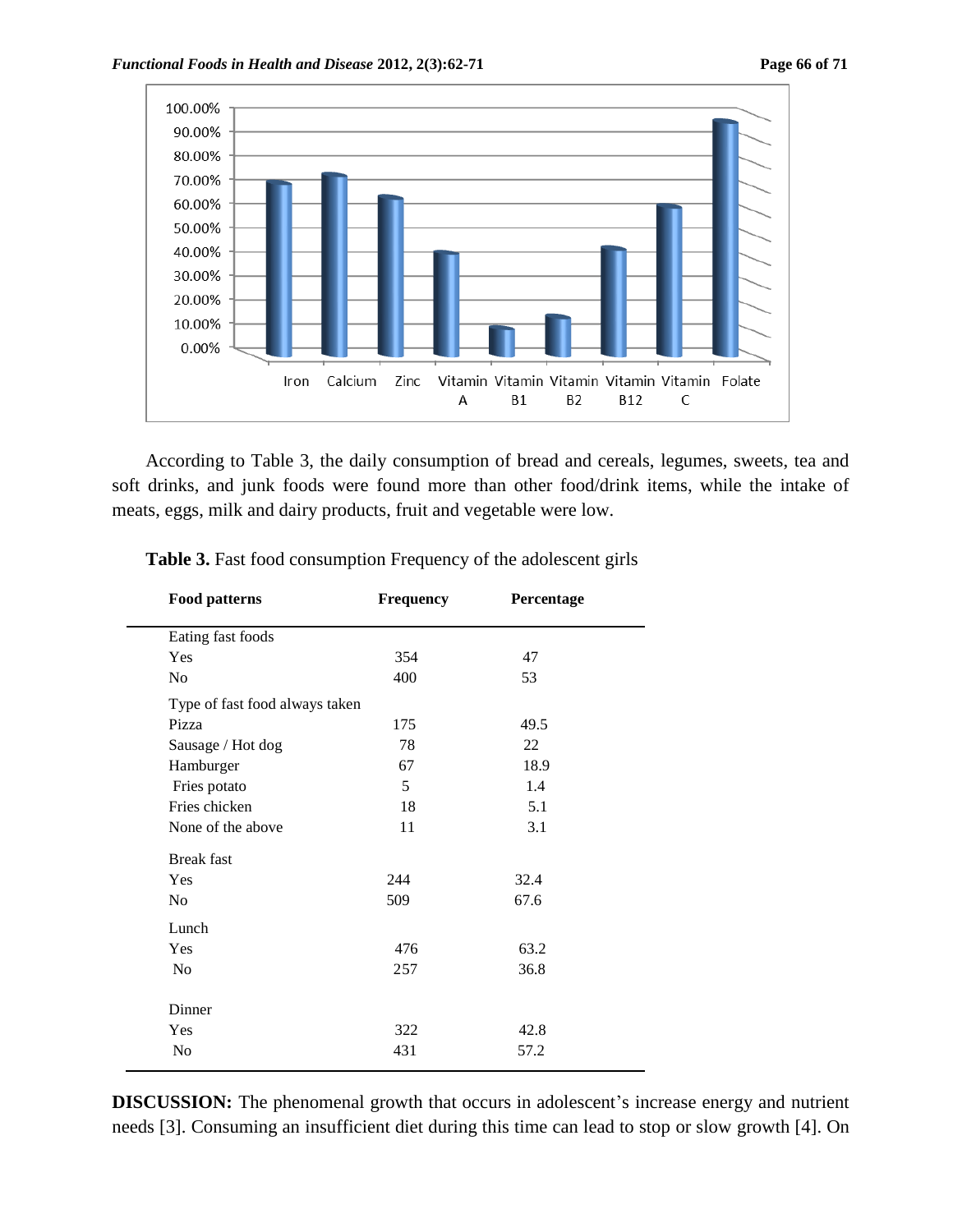the other hand, unsuitable food patterns can also result in diet–related chronic diseases in adulthood [3, 4].

The 1994-96 Continuing Survey of Food Intake By Individuals (CSFII) a two day, 24-hour dietary recall data showed that all age groups of children and adolescent girls ages 14-18 years were below recommended guidelines for several nutrients [18].

The analysis of dietary intakes in our study showed that the mean energy intake  $(1992.4<sub>±</sub>)$ 753.3 Kcal/day) and the percent of mean energy intake (66.8%, data not shown), of adolescents were lower than dietary recommended intake.

With regard to growth spurts in adolescents, the actual need of energy in this time varies greatly by physical activity level, basal metabolic rate (BMR), and body composition [16, 17, 18]. The inadequate intake of energy might be related to dieting for weight loss or avoid weight gain, irregular meal patterns [12, 18], main meals skipping [19, 20], or types of food consumed at breakfast [7].

In our study, more than half (67.6%) of the adolescent girls omitted breakfast and dinner (57.2%), and nearly one-third of the girls (36.8%) avoided lunch. Similar results were reported in Washi et al [3] study.

The low intake of energy, as was observed in the present study, may be associated with high relative prevalence of underweight (16.2%) compared to overweight (8.6%), among adolescents in Sistan and Baluchistan Province that was reported in earlier report [13].

The results of the study in relation to the mean E% of macronutrients among students were within the dietary recommended range for adolescents [16, 17]. The findings of this study were comparable with values reported by earlier studies [1, 3, 21, 22]. However, a higher E% of fat was found in some reports [12, 23].

The findings on mean protein intake showed an increased consumption in adolescents (70.1  $\pm$ 21.6 g/day), which was more than the recommended intake (46 gr/day), while the protein E% of total calorie intake was within the recommended range for protein intake (10-30%).

It has been reported that US adolescents consume more than adequate values (almost twice the recommended intake) of protein [18].

In this study more than half (53.8%) of the protein consumed obtained from plant sources (low quality proteins) e.g. whole grains and legumes (beans, soya products, split peas, cowpeas, etc). Whereas consumption of the main sources of animal protein with high quality e.g. red meat, fish, poultry (31.9%), milk and dairy products (16.3%) and egg (3.3%) were found to be low. It may explain the increase in the daily proportion of protein intake.

The plant proteins contain non-heme iron, so they cannot be considered adequate enough to provide the body's iron needs and protect against the anemia. Also indigestible fibers in many plant sources can inhibit iron and zinc. Adolescents who do not consume animal–derived products are at an increased risk of a low intake of zinc and iron [16].

In the present study 71.5% and 65.6% of participations were found to have low iron and zinc intake in comparison with the DRI, respectively. Similar findings were reported in Samuelson et al [24] study.

Besides, 88% of students were found to consume tea on daily basis and 36.8% (data not shown) of them drank tea with the meal.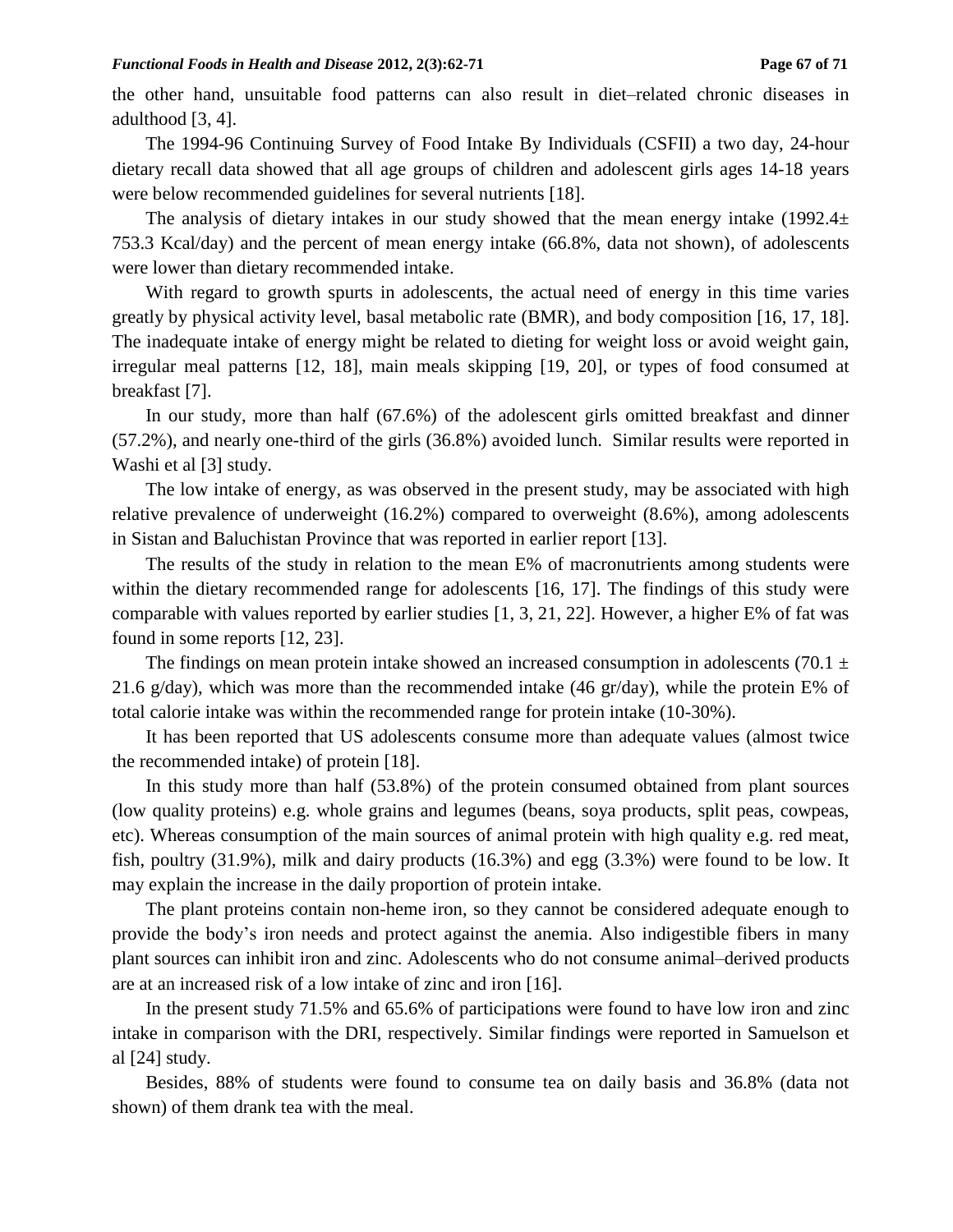It has been reported that when tea was drunk with the meal, it significantly inhibited the absorption of non-heam iron (25), and the increase the incidence of anemia in children [26], while an insignificantly adverse effect has been shown on zinc bioavailability after tea consumption [26].

Since tea is a common drink in a number of people, especially in this Province, further research is required to confirm these findings.

Considering that carbohydrates are a main source of dietary energy [3, 18], 87.3% of subjects in the present study consumed complex carbohydrates (bread, rice or macaroni) daily. The mean daily intake and E% of carbohydrate was within the recommended range set by DRI [16, 17] on energy intake from carbohydrate (45-65%). The finding was the same as Bergstrom et al [21] data.

Lifestyle changes during adolescence can result in changes in food habits, as they tend to consume low nutrient density food items like fast foods, sweets and salty foods, skip daily main meals, and have a relatively low vitamin and mineral intake [3, 27].

Most adolescents (84.7%) in the present study were found to eat junk foods (salty snacks: chips/corn chips/popcorn) and almost two fifth (45.5%) consumed sweet foods. This snack pattern was similar to those of several reports [2, 3]. Increased consumption these snacks by children and adolescents leads to a high intake of sugar, salt, and fat, and the inadequate intake of other nutrients such as vitamin A, C, B12, folate, calcium, phosphorus, magnesium and iron[1,3, 22].

Because of accelerated muscular and skeletal growth, and the development of dense bone mass, calcium needs increase during adolescents [3, 16, 17]. In the present study calcium intake was far below the recommended dose, the same as an earlier study [3], but it had no correspondence with Samuelson et al [24] data. The results suggest that high carbonated soft drink consumption (75.4%) on a daily basis in this population contributes to a low calcium intake by replacing the consumption of milk (16.3%) on a daily basis.

A carried out by Harnack et al [28], showed that high consumption of soft drinks was found to lessen the consumption of calcium and vitamin C.

The correlation between high a risk of bone fractures and the increased consumption of soft drinks was reported in a study by Bigler-Doughten et al [29].

The findings showed that almost 61.9% of students had an intake lower of vitamin C than the recommended values. This is in parallel to the inadequate consumption of fruit, vegetables and fresh juices, which only 16.2%, 2.7% of students were found to consume them daily, and 62% seldom ate fruits and vegetables. This finding is dealing with those of several reports [3, 23] study, but it had no correspondence with McNaughton et al [2] data.

Also these foods are considerable sources of vitamins such as folate. This vitamin plays an important role in DNA, RNA, and protein synthesis.

Adequate intake of folate is important for girls who may become pregnant [16]. In our study, 97.2% of adolescents had been shown to have a folate deficiency. It has been reported that adolescents spend a more time outside the home with their friends. One third of them eat readyto-eat foods away from home [3]. High consumption of fast foods has been associated with high in added fat, sweeteners, and sodium [3, 17].

On the other hand, fast foods are often accompanied by soft drinks [3], as shown in this study; 47% of the adolescents consumed different fast foods along with soft drink. Nearly half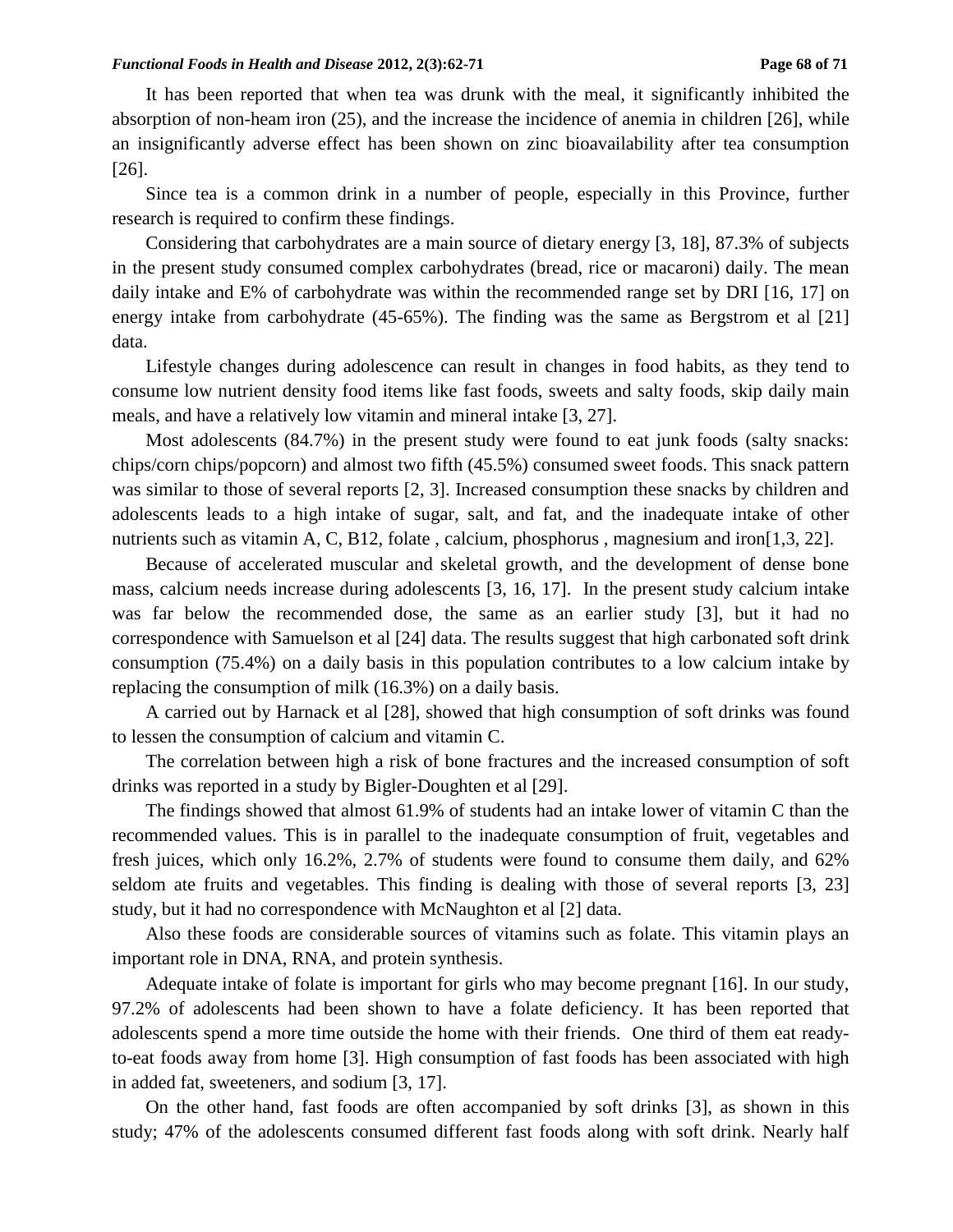(49.5%) tended to consume pizza and two fifth (40.9%) consumed Sausages/Hot dogs and Hamburgers.

The mean E% of total fat among Sistan and Baluchistan Province adolescents was within the recommended range for fat intake (20-35%) of total energy intake.

One possible reason might be explained by their less frequent consumption of fat-rich foods such as meats, eggs, milk, and dairy products.

**CONCLUSIONS:** Nutrient data collected for two days, a 24-hour dietary recall and food frequency suggests that a low intake of milk and dairy products "a good source of protein and calcium", fruits and vegetables, and high consumption of empty calorie foods e.g. sweets, salty snacks, soft drinks and junk foods by adolescents of Sistan and Baluchistan could lead to an increased risk of a micronutrients deficiency and diet–related diseases in later life. Thus, considering to social, economic, and cultural conditions in this area, it seems an implementation of interventional programs towards healthier food patterns can help young people improve dietary nutritional quality, and avoid unbalanced diets for delaying or preventing the development of chronic diseases.

**LIST OF ABBREVIATIONS:** Food frequency questionnaire (FFQ); Dietary Reference Intake (DRI); Energy percent (E %); Continuing Survey of Food Intake By Individuals (CSFII); Basal metabolic rate (BMR).

**Acknowledgement and Funding:** This work was financially supported by the Organization of Education, Zahedan Sistan and Bluchistan Province, Iran. The authors would like to thank all students, parents, and teachers of the high schools of Sistan and Baluchistan Province who participated in this study and the persons who performed the data collection.

**Conflict of interest**: None declared

### **REFERENCES:**

- 1. Gharib N, Rasheed P.Energy and macronutrient intake and dietary pattern among school children in Bahrain: a cross-sectional study. Nutr J 2011, 10:62.
- 2. McNaughton SA, Ball K, Mishra GD, Crawford DA. Dietary Patterns of Adolescents and Risk of Obesity and Hypertension. [J Nutr.](http://www.ncbi.nlm.nih.gov/pubmed/18203905) 2008, 138(2):364-70.
- 3. Washi SA, Ageib MB. Poor diet quality and food habits are related to impaired nutritional status in 13 – to 18- year-old adolescents in Jeddah. Nutr Res. 2010, 30(8):527-34.
- 4. Woodruff B A, Duffield A. Anthropometric assessment of nutritional status in adolescent populations in humanitarian emergencies Eur J Clin Nutr 2002, 56 (11):  $1108 - 1118$ .
- 5. Li S, Chen W, Srinivasan SR, Tang R, Bond MG, Berenson GS. Race (black-white) and gender divergences in the relationship of childhood cardiovascular risk factors to carotid artery intima-media thickness in adulthood: the Bogalusa Heart Study. Atherosclerosis 2007, 194:421-425.
- 6. [Raitakari OT,](http://www.ncbi.nlm.nih.gov/pubmed?term=%22Raitakari%20OT%22%5BAuthor%5D) [Juonala M,](http://www.ncbi.nlm.nih.gov/pubmed?term=%22Juonala%20M%22%5BAuthor%5D) [Viikari JS.](http://www.ncbi.nlm.nih.gov/pubmed?term=%22Viikari%20JS%22%5BAuthor%5D)Obesity in childhood and vascular changes in adulthood: insights into the Cardiovascular Risk in Young Finns Study. [Int J Obes \(Lond\).](http://www.ncbi.nlm.nih.gov/pubmed/16385760) 2005, 29 Suppl 2:S101-4.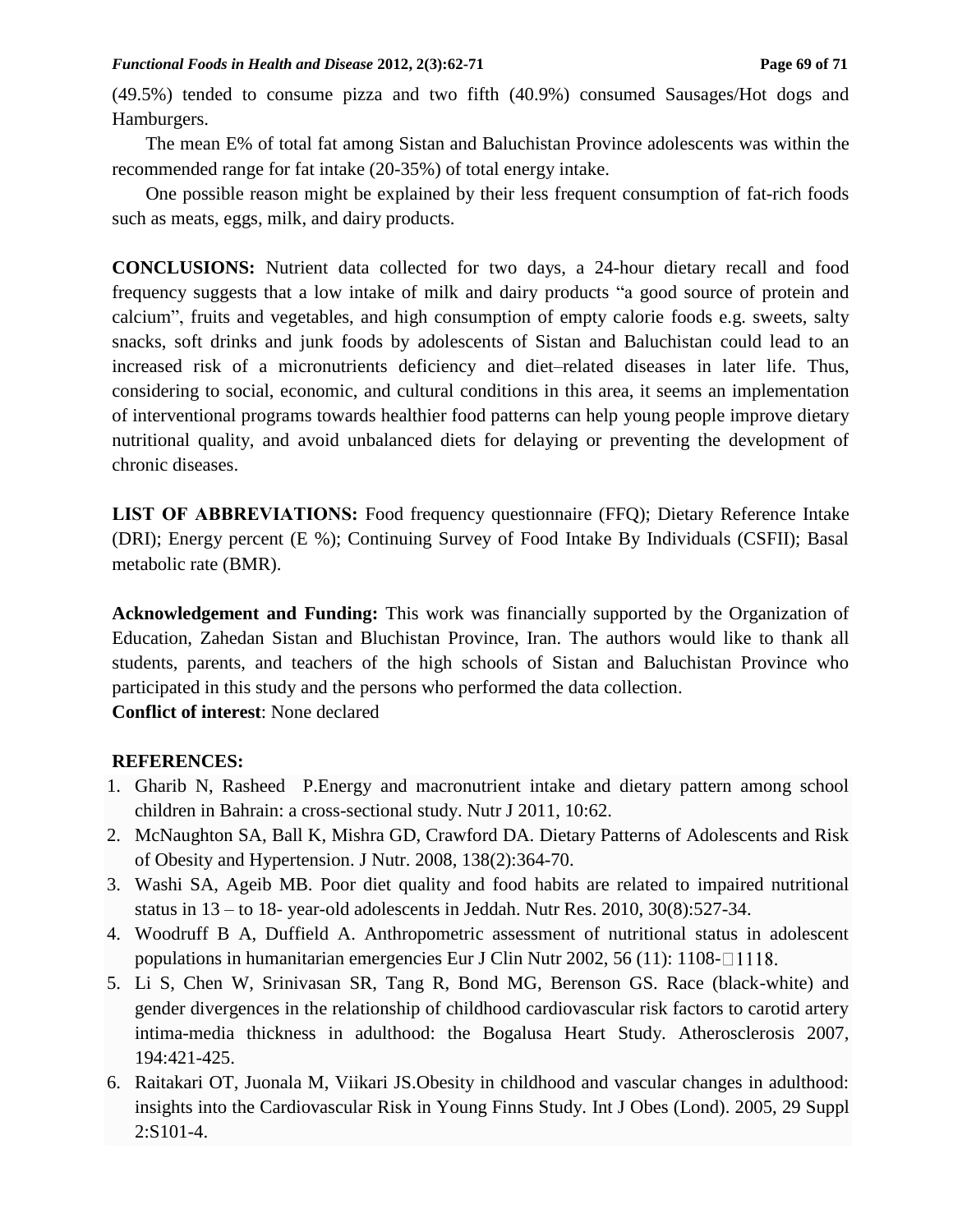- 7. Mihas C, Mariolis A, Manios Y, Naska A, Arapaki A, Mariolis-Sapsakos T, Tountas Y. Evaluation of a nutrition intervention in adolescents of an urban area in Greece: short- and long-term effects of the VYRONAS study. Public Health Nutr 2009, 13(5): 712–719.
- 8. ACC/SCN. Fourth Report on the world nutrition situation Nutrition throughout the life cycle, Geneva: ACC/SCN in collaboration with IFPRI, 2000, (http:// www.unsystem.org/scn/ Publications/ 4RWNS/4rwns.pdf, accessed 26 May 2005).
- 9. Aounallah-Skhiri H, Traissac P, El Ati J, Eymard-Duvernay S, Landais E, Achour N, Delpeuch F, Ben Romdhane H , Maire B . Nutrition transition among adolescents of a south-Mediterranean country: dietary patterns, association with socio-economic factors, overweight and blood pressure. A cross-sectional study in Tunisia. Nutr J. 2011, 10: 38.
- 10. Grarrow JS, James WPT, Ralph, A. Infancy, childhood and adolescent. Human Nutrition and Dietetics,  $10^{th}$  edn. Churchill Livingstone: Edinburgh 2000, 460-461.
- 11. Yannakoulia M*,* Karayiannis D*,* Terzidou M*,* Kokkevi A*,* Sidossis LS. Nutrition-related habits of Greek adolescents. [Eur J Clin Nutr.](http://www.ncbi.nlm.nih.gov/pubmed/15042125) 2004, 58(4):580-6.
- 12. Boschi V, Siervo M, D'Orsi P, Margiotta N, Trapanese E, Basile F, Nasti G, Papa A, Bellini O, Falconi C. Body Composition, Eating Behavior,Food-Body Concerns and Eating Disorders in Adolescent Girls. Ann Nutr Metab 2003, 47: 284–293.
- 13. Montazerifar F, Karajibani M, Rakhshani F, Hashemi H. Prevalence of underweight,overweight and obesity among highschool girls in Sistan va Baluchistan. East Mediterr Health J 2009, 15(5):993-1000.
- 14. Molag ML, de Vries JHM, Duif N, Ocke MC, Dagnelie PC. Goldbohm RA, van 't Veer P. Goldbohm RA, van 't Vee r P. Selecting informative food items for compiling food-frequency questionnaires: comparison of procedures. Br J Nutr 1995,73(4): 531-50.
- 15. [Frank GC,](http://www.ncbi.nlm.nih.gov/pubmed?term=%22Frank%20GC%22%5BAuthor%5D) [Nicklas TA,](http://www.ncbi.nlm.nih.gov/pubmed?term=%22Nicklas%20TA%22%5BAuthor%5D) [Webber LS,](http://www.ncbi.nlm.nih.gov/pubmed?term=%22Webber%20LS%22%5BAuthor%5D) [Major C,](http://www.ncbi.nlm.nih.gov/pubmed?term=%22Major%20C%22%5BAuthor%5D) [Miller JF,](http://www.ncbi.nlm.nih.gov/pubmed?term=%22Miller%20JF%22%5BAuthor%5D) [Berenson GS.](http://www.ncbi.nlm.nih.gov/pubmed?term=%22Berenson%20GS%22%5BAuthor%5D)A food frequency questionnaire for adolescents: defining eating patterns. [J Am Diet Assoc.](http://www.ncbi.nlm.nih.gov/pubmed/1552130) 1992, 92(3):313-8.
- 16. Institute of Medicine, Food and Nutrition Board, Standing Committee on the Scientific Evaluation of Dietary Reference Intakes, Subcommittees on Upper Reference Levels of Nutrients and Interpretation and Uses of Dietary References Intakes, Panel on Micronutrients. Dietary reference intakes for energy, protein and amino acids, carbohydrate, fiber, fat, fatty acids, cholesterol (macronutrients). Washington, DC: National Academy Press, 2002 (prepress). Available to read at: URL: [http://www.nap.edu.](http://www.nap.edu/)
- 17. Mahan LK, Escott-stump S. Krause's food nutrition & diet therapy . 12<sup>th</sup> ed. St Louis: WB saunders company 2008, 246-266, 339, 341.
- 18. Gleason P, Suitor C. Children's diets in the mid-1990s: dietary intake and its relationship with school meal participation. Special nutrition programs; report no. CN-01-CD1. Alexandria, VA: US Department of Agriculture, Food and Nutrition Service; 2001. Accessed 8/17/04. [http://www.fns.usda.gov/oane/MENU/Published/CNP/cnp.htm.](http://www.fns.usda.gov/oane/MENU/Published/CNP/cnp.htm)
- 19. Lieke GM, Raaijmakers, Kathelijne M. H. H. Bessems, Stef P. J. Kremers,Patricia van Assema. Breakfast consumption among children and adolescents in the Netherlands. Eur J Public Health 2009 , 20( 3): 318–324.
- 20. Shaw ME. Adolescent breakfast skipping: an Australian study. Adolescence 1998; 33:851-61.
- 21. [Bergström E,](http://www.ncbi.nlm.nih.gov/pubmed?term=%22Bergstr%C3%B6m%20E%22%5BAuthor%5D) [Hernell O,](http://www.ncbi.nlm.nih.gov/pubmed?term=%22Hernell%20O%22%5BAuthor%5D) [Persson LA.](http://www.ncbi.nlm.nih.gov/pubmed?term=%22Persson%20LA%22%5BAuthor%5D)Dietary changes in Swedish adolescents. [Acta Paediatr.](http://www.ncbi.nlm.nih.gov/pubmed/8518525?dopt=Abstract&holding=npg) 1993 ,82(5):472-80.